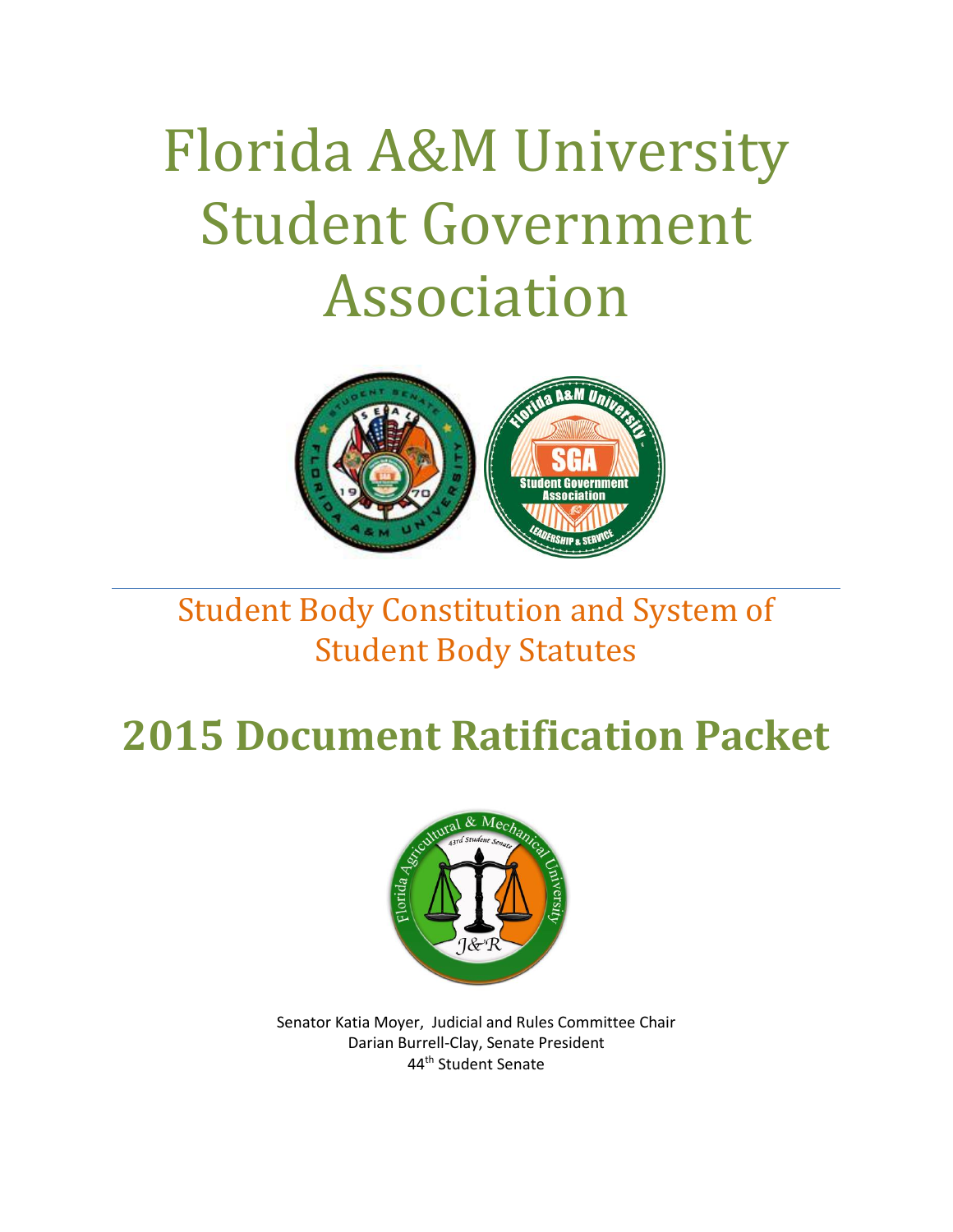### **Contents**

| Amendments to the Election Code (SB10SP-014, SB10FA-001, SB10SP-006, SB11FA-002)10  |
|-------------------------------------------------------------------------------------|
| Changes to the Title of Comptroller and to Controller Duties (SB10SP-010)12         |
| Addition to the Duties of the Department of Graduate Affairs (SB10SP-011)13         |
| Addition of Definitions of Malfeasance, Nonfeasance and Misfeasance of Duty (SBSP10 |
|                                                                                     |
|                                                                                     |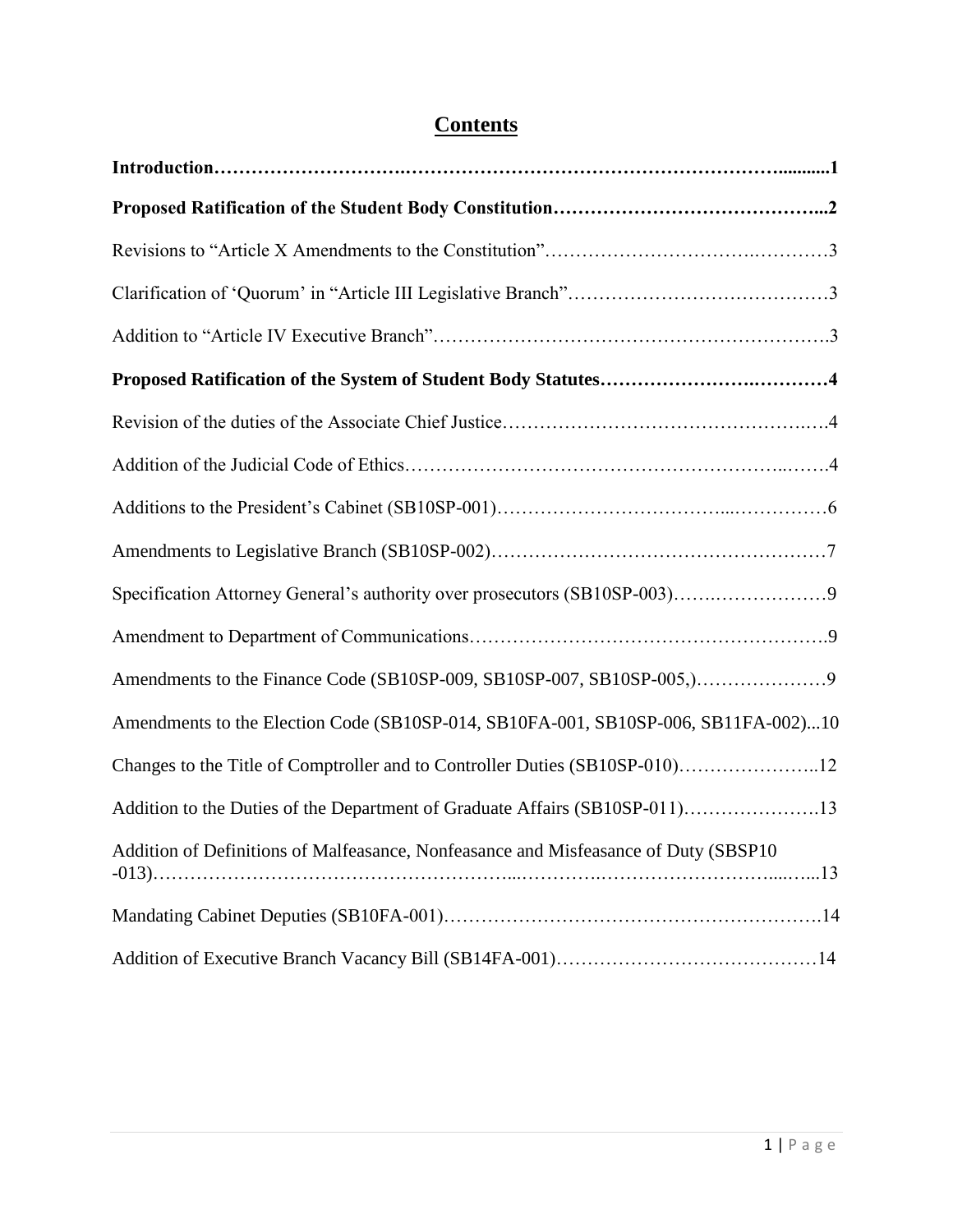#### **Introduction:**

This document is the culmination of legislation passed by the  $39<sup>th</sup>$ ,  $40<sup>th</sup>$ ,  $41<sup>st</sup>$ ,  $42<sup>nd</sup>$ ,  $43<sup>rd</sup>$ , and  $44<sup>th</sup>$ Student Senates of the Florida A&M University Student Government Association. The legislation compiled in this document has been formatted and reviewed for grammatical errors, but has not been changed from the original bills in which they were passed. Since our Documents have not been ratified since 2008, The Judicial and Rules Committee of the 44<sup>th</sup> Student has worked to incorporate these pieces of legislation into the existing Student Body Documents.

\*Note: The sequence of numbers and letters that appear in parentheses in some subheading is the Legislation Number, indication the type of bill, academic year, academic semester, and numerical order of each piece of legislation. For Example (SB10SP-001) would denote the 3<sup>rd</sup> Senate Bill passed in the Spring Semester of 2010.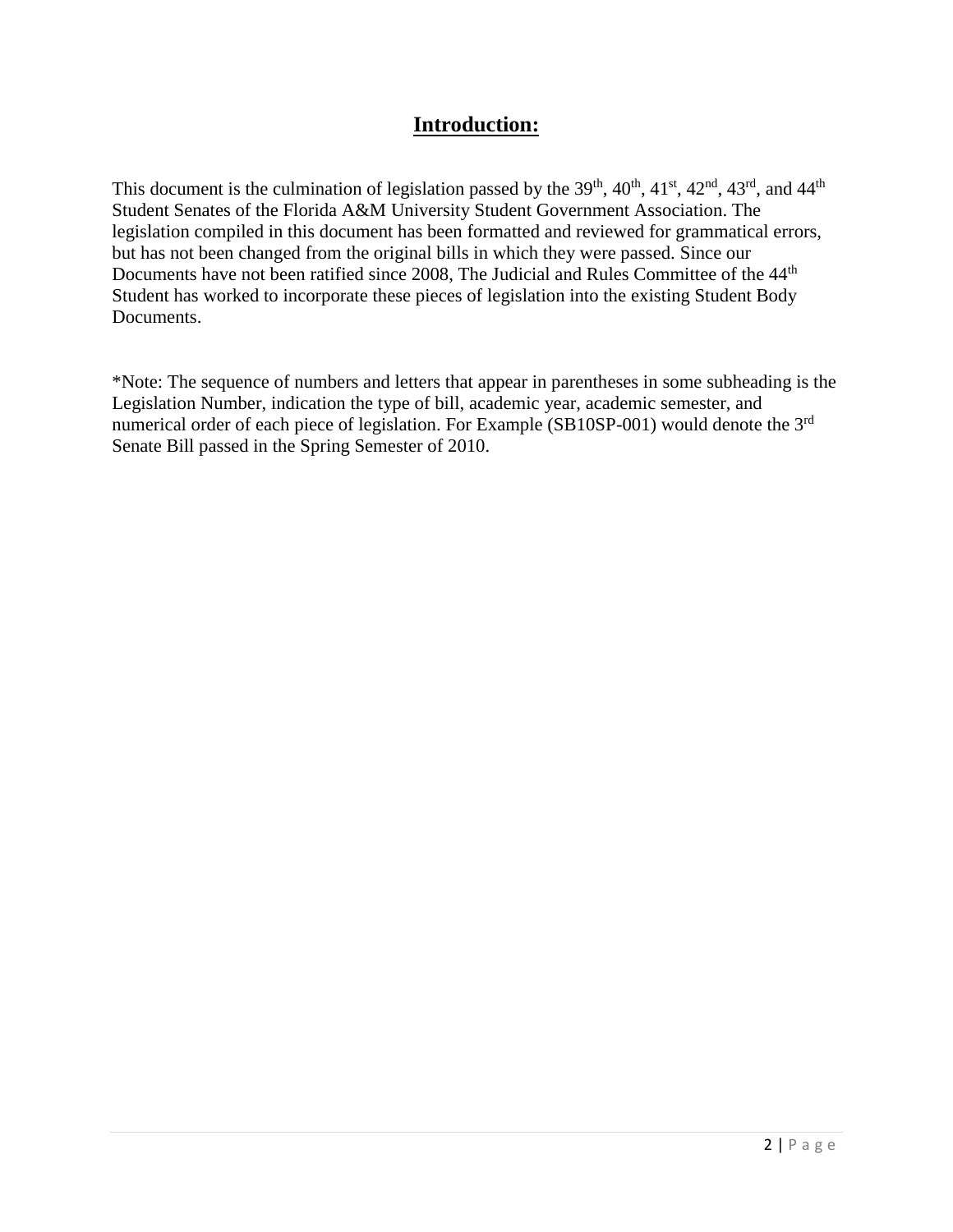#### **Proposed Ratification of the Student Body Constitution**

#### Section 4 Limitation of Amendments

A. No more than three (3) sections of any one (1) article of this Constitution may be amended during the course of an academic *semester*. Any further revisions after such limitation shall require passage by a Constitutional Convention, comprised of members from the Legislative, Judicial, and Executive Branches.

#### Section 8 Quorum

Quorum of the Student Senate shall constitute as one half of the current senate membership, plus one member.

#### Section 2 Executive Powers

A. All executive powers of SGA shall be vested in the SGA President, assisted by the Vice President, Cabinet Officers, and other executive appointees. All executive powers stated and/or delegated by the Study Body Constitution and/or Statutes shall be vested in the SGA President by executive order. Executive order is a written declaration issued by the president that has the effect of law; and is based on existing statutory authority that requires no action by the legislature to become effective.

*B. Executive orders are subject to judicial review, and may be struck down if deemed by the courts to be unsupported by Statute or the Constitution.*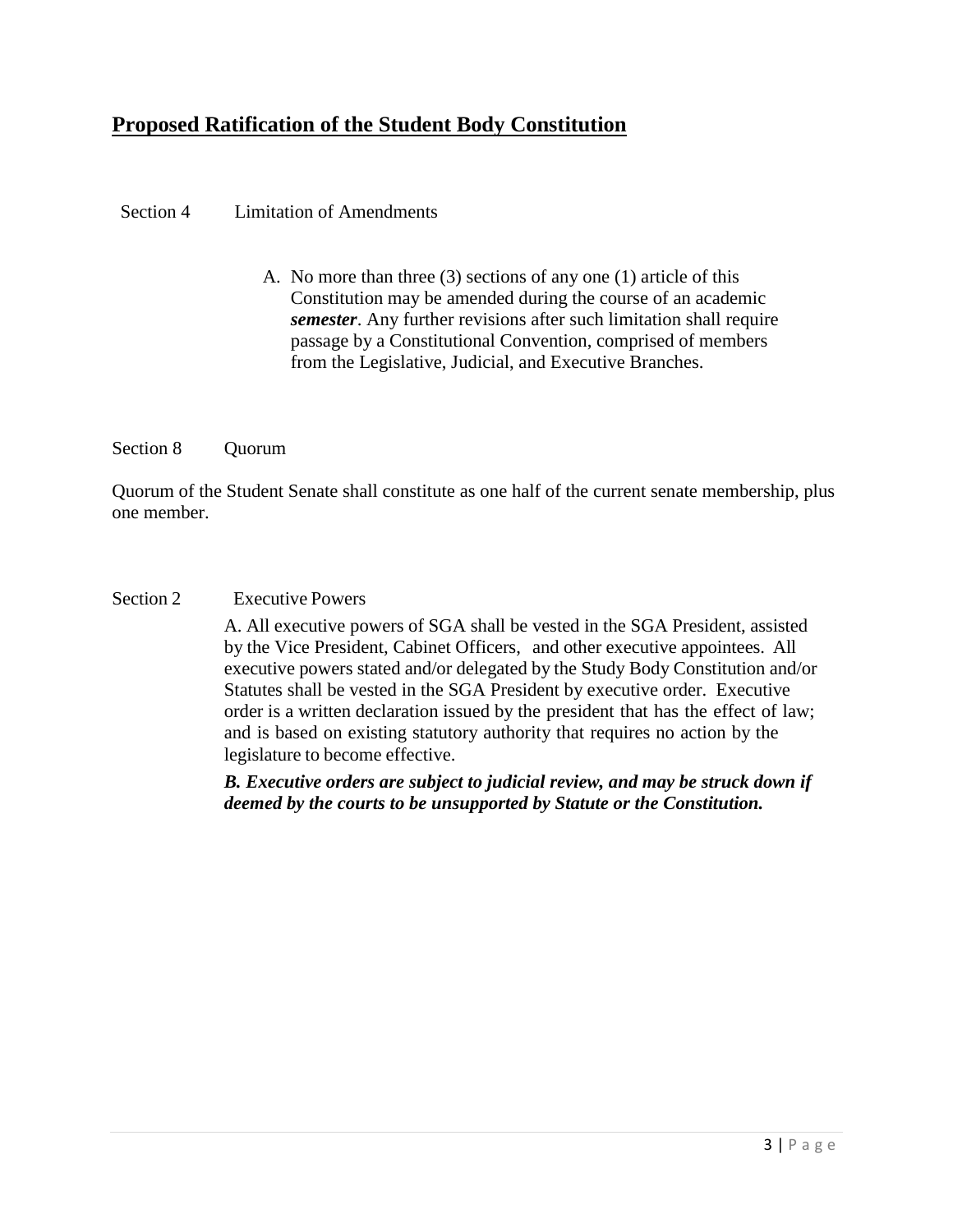## **Proposed Ratification of the System of Student Body Statues**

| <b>TITLE V</b>      | <b>The Student Judicial System</b>                                                                                                                                                                                                                                                                                                                                                                                                                                                                                                                                                                                                                                                                                                                                                                                                                                                                                                                                                                                                                |
|---------------------|---------------------------------------------------------------------------------------------------------------------------------------------------------------------------------------------------------------------------------------------------------------------------------------------------------------------------------------------------------------------------------------------------------------------------------------------------------------------------------------------------------------------------------------------------------------------------------------------------------------------------------------------------------------------------------------------------------------------------------------------------------------------------------------------------------------------------------------------------------------------------------------------------------------------------------------------------------------------------------------------------------------------------------------------------|
| <b>Chapter 400</b>  | <b>The Judicial Branch</b>                                                                                                                                                                                                                                                                                                                                                                                                                                                                                                                                                                                                                                                                                                                                                                                                                                                                                                                                                                                                                        |
| <b>Chapter 403</b>  | <b>Officers of the Court</b>                                                                                                                                                                                                                                                                                                                                                                                                                                                                                                                                                                                                                                                                                                                                                                                                                                                                                                                                                                                                                      |
| 403.3               | The duties of the Associate Chief Justice shall include, but are not limited to:<br>Preside over all meetings in the absence of the Chief Justice.<br>a.<br>Preside over at least one meeting per semester.<br>b.<br>Have second speaking rights on all issues.<br>c.<br>Oversee the activities of all committees under his/her authority.<br>d.<br>Prepare and present a report of his/her activities.<br>e.<br>f.<br>Review all complaints and appeals with the Chief Justice.<br>Review all Justice absence excuse forms.<br>g.<br>Any duties deemed necessary by a majority of the Supreme Court.<br>h.                                                                                                                                                                                                                                                                                                                                                                                                                                       |
| 403.4               | The six Associate Justices shall at least be of sophomore status. They shall perform all<br>duties consistent with the duties of a judge and shall sit at all sessions (unless the<br>justice disqualifies himself/herself from the proceedings because of a conflict of<br>interest).                                                                                                                                                                                                                                                                                                                                                                                                                                                                                                                                                                                                                                                                                                                                                            |
|                     | 1. The duties of the Senior Associate Justice shall include, but are not limited to:<br>Preside over all meetings, in the absence of both the Chief and Senior Justices.<br>a.<br>Preside over at least one meeting per semester.<br>b.<br>Have third speaking rights on all issues.<br>c.<br>Any duties deemed necessary by a majority of the Supreme Court.<br>d.                                                                                                                                                                                                                                                                                                                                                                                                                                                                                                                                                                                                                                                                               |
| <b>TITILE XIV</b>   | <b>Ethics Code</b>                                                                                                                                                                                                                                                                                                                                                                                                                                                                                                                                                                                                                                                                                                                                                                                                                                                                                                                                                                                                                                |
| <b>Chapter 1305</b> | <b>Judicial Code of Ethics will read as follows:</b>                                                                                                                                                                                                                                                                                                                                                                                                                                                                                                                                                                                                                                                                                                                                                                                                                                                                                                                                                                                              |
|                     | <b>Student Court Code of Ethics</b><br>А.<br>A Justice has neither the right to veto, nor prohibit discussion of any topic.<br>1.<br>No Justice may discuss matters concerning deliberations and cases to the public<br>2.<br>until released by the Court.<br>A Justice may neither support a Student Government candidate publicly, nor<br>participate in any aspect of another student's campaign. A campaign shall be<br>defined as an expression by any medium attracting public attention whether radio,<br>television, newspaper, magazine, periodical, direct mail, display, leaflet, speech<br>or any other means which shall transmit any idea furthering the candidacy of any<br>person.<br>Legislative Intent: The Judicial system is based on the Principle that an<br>4.<br>independent, fair, and competent judiciary shall interpret and apply the laws that<br>govern, and the role of the judiciary is central to the American concepts of Justice<br>and Rule of Law. Intrinsic to this concept are the precepts that justices, |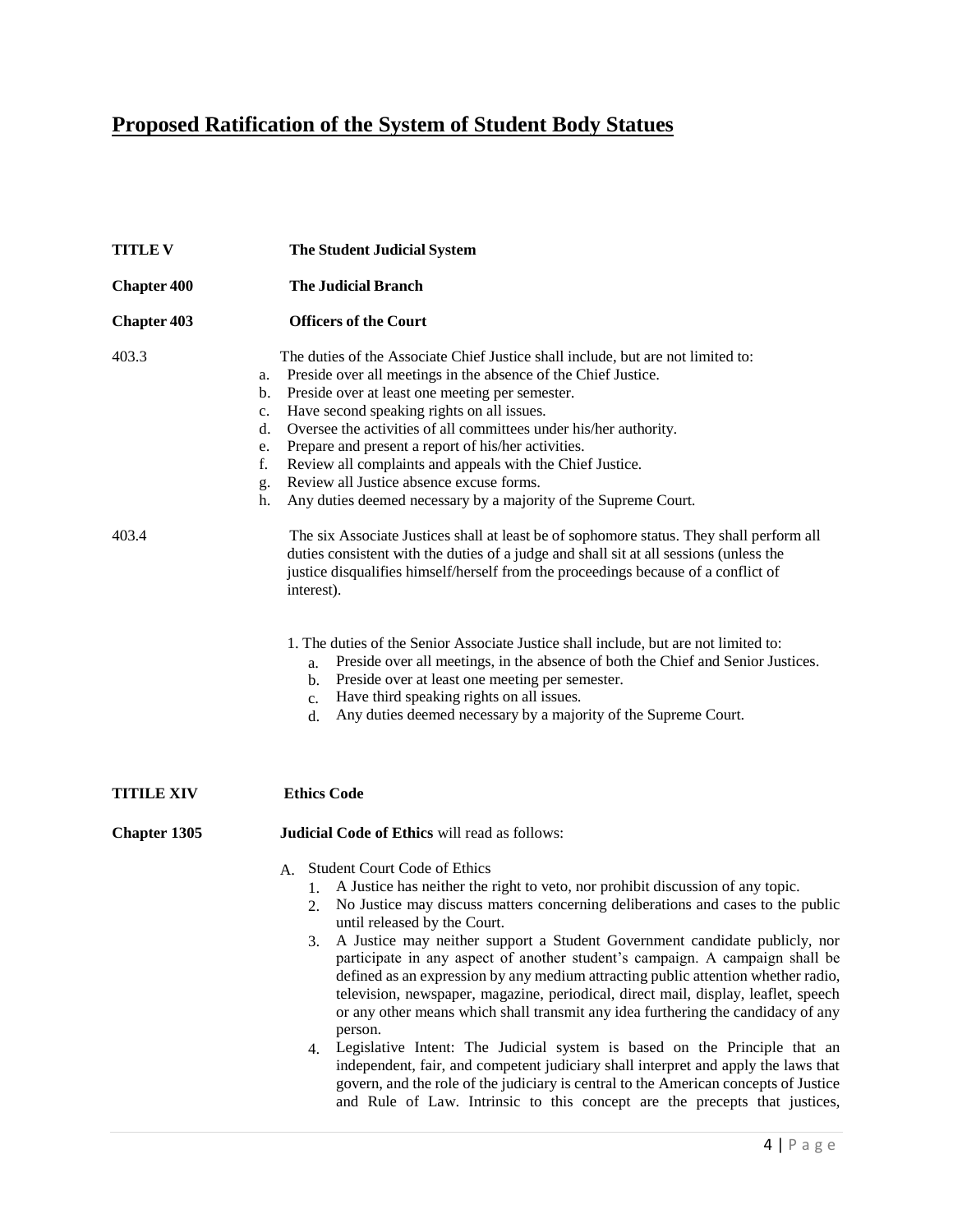individually and collectively, must respect and honor the judicial office as a public trust and strive to enhance and maintain confidence in the legal system. The Justice is an arbiter of facts and law for the resolution of disputes and a highly visible member of Student Government under the Rule of Law.

- 5. The Judicial Ethics Act, hereafter "the Act," established standards for the ethical conduct of the Supreme Court Justices on and off the bench. The statutes below should be read together as a whole and each provision should be construed in context and consistent with every other provision. Nothing in the Act shall either impair the essential independence of Justices in making decision or provide a separate basis for civil liability.
- 6. The Act governs the conduct of Justices and is binding upon them, whether disciplinary action is appropriate and the degree of discipline to be imposed requires a reasoned application of the text and consideration of such factors as the seriousness of the transgression, whether there is a plan of improper activity, and the effect of the improper activity on others or on the judicial system.
- 7. A Justice shall uphold the integrity and independence of the judiciary. A justice shall participate in establishing, maintaining, and enforcing high standards of conduct and shall personally observe those standards so that the integrity and independence of the Judiciary shall be preserved. The provisions of the act are to be applied to further this objective. A Judicial decision or administrative act later determined to be incorrect legally is not itself a violation of the Act.
- B. A Justice shall avoid impropriety and the appearance of impropriety in all of his or her activities through following the measures prescribed below:
	- 1. A Justice shall respect and comply with the law and shall act at all times in a manner the promoted public confidence in the integrity and impartiality of the Judiciary.
	- 2. A Justice shall not allow family, social, political, or other relationships to influence their conduct or judgment, nor shall a Justice convey, or permit others to convey, the impression that any individual is in a position to influence a Justice.
	- 3. A Justice shall not lend the prestige of Judicial Office to advance the pecuniary or personal interests of the Justices or others, nor shall a Justice testify voluntarily as a material witness before the Student Government Supreme Court.
- C. A Justice shall perform the duties of the Judicial Office impartially and diligently, following the measures prescribed below:
	- 1. A Justice shall hear and decide all matters assigned to the Supreme Court except those in which he or she recues themselves.
	- 2. A Justice shall be faithful to the law regardless of partisan interests, public clamor, or fear of criticism.
	- 3. A Justice shall be patient, dignified, and courteous to all with whom the Justice deals with in an official capacity; a Justice shall also require similar conduct of all counselors, Supreme Court staff, and personnel under the Justice's direction and control.
	- 4. A Justice shall perform judicial duties without bias or prejudice. A Justice shall not, in the performance of Judicial duties, by words or conduct, manifest bias or prejudice, including but not limited to bias or prejudice based upon race, gender, religion, national origin, disability, age, sexual orientation, or socio-economic status.
	- 5. A Justice shall require student counselors in proceedings before the Justice to refrain from manifesting, by words or by conduct, bias or prejudice based upon race, gender, religion, national origin, disability, age sexual orientation, or socioeconomic status against parties, witnesses, counselors, or others. This rule does not preclude legitimate advocacy when such issues are involved with the proceeding.
	- 6. A Justice shall dispose of all matters fairly, promptly, and efficiently.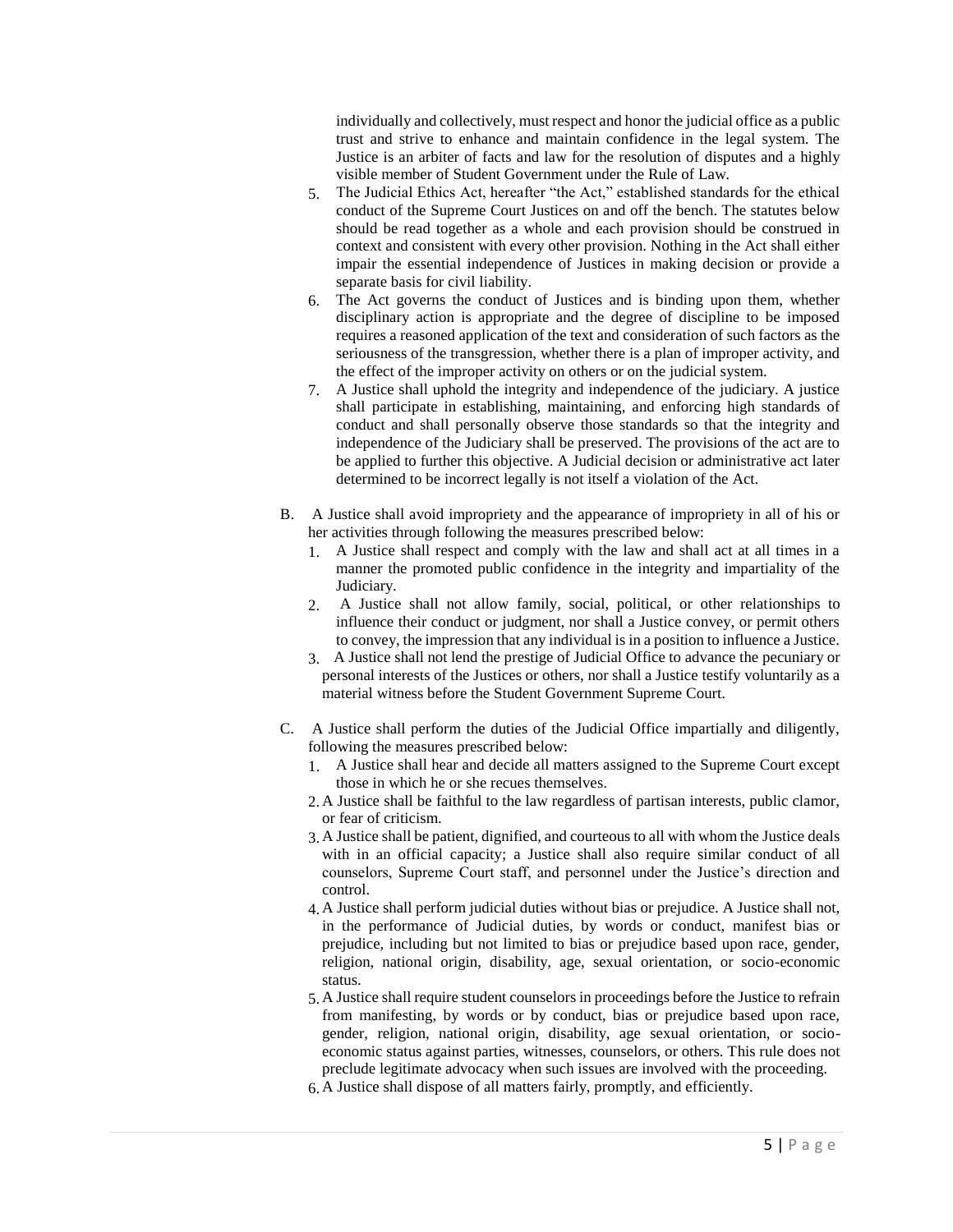- 7. A Justice shall not make any public comment about a pending or impending proceeding in the Supreme Court, and a Justice shall not make any non-public comment that might interfere with a fair trial or hearing. The Justice shall require a similar abstention on the part of Supreme Court personnel subject to the Justice's direction and control.
- 8. A Justice shall not disclose or use, for any purpose unrelated to his or her judiciary capacity, non-public information acquired in a judicial capacity.
- 9. A Justice with supervisory authority for the judicial performance of other Justices shall take reasonable measures to ensure the prompt disposition of matters before them and the proper performance of other judicial responsibilities.
- 10. A Justice with reliable information that another Justice has violated any provision of the Act shall initiate appropriate corrective action procedures.
- 11. A Justice shall recuse himself or herself in any proceedings in which recusal is required by Florida law. In all trial proceedings, a Justice shall disclose information that parties might consider relevant to the question of recusal, even if the Justice believes there is no actual basis for recusal.
- D. A Justice shall so conduct extrajudicial activities as to minimize the risk of conflict with judicial obligations, following the measures prescribed below:
	- 1. A Justice shall conduct extrajudicial activities so they do not:
		- Cast reasonable doubt on his or her capacity to act impartially.
		- Demean the judicial office.
		- Interfere with the proper performance of judicial duties.
- E. A Justice shall not engage in financial and business dealings which:
- 1. May reasonably be perceived to exploit the Justice's position.
	- 2.Involve the Justice in frequent transactions or continuing business relationships with counselors or other people likely to appear before the Supreme Court.
	- 3. A Justice shall under no circumstances accept a gift, bequest, favor, or loan if the donor or lender is a party whose interests have come or are reasonably likely to come before the Supreme Court.
	- 4. A Justice shall not practice in the function of Student Counselor.
	- 5. A Justice shall not publicly endorse or oppose a candidate for Student Government Office. A Justice shall not personally solicit funds or make contributions for any candidate for Student Government Elections.
	- **6.**Justices shall not engage in any political activity within Student Government, other than in relation to measures concerning the improvement of the law, the judicial system, or the administration of justice.

#### **TITLE III THE EXECUTIVE BRANCH**

| <b>Chapter 200</b> | The President's Cabinet |
|--------------------|-------------------------|
|--------------------|-------------------------|

- 
- 200.1 The President's Cabinet shall be composed of the Departments listed below:
	- 1. Office of the Chief of Staff
		- 2. Office of the Comptroller
		- 3. Office of the Attorney General
		- 4. Department of Student Welfare
		- 5. Department of State
		- 6. Department of Academic Affairs
		- 7. Department of Communications
		- 8. Department of Student Lobbying
		- 9. Department of Community Affairs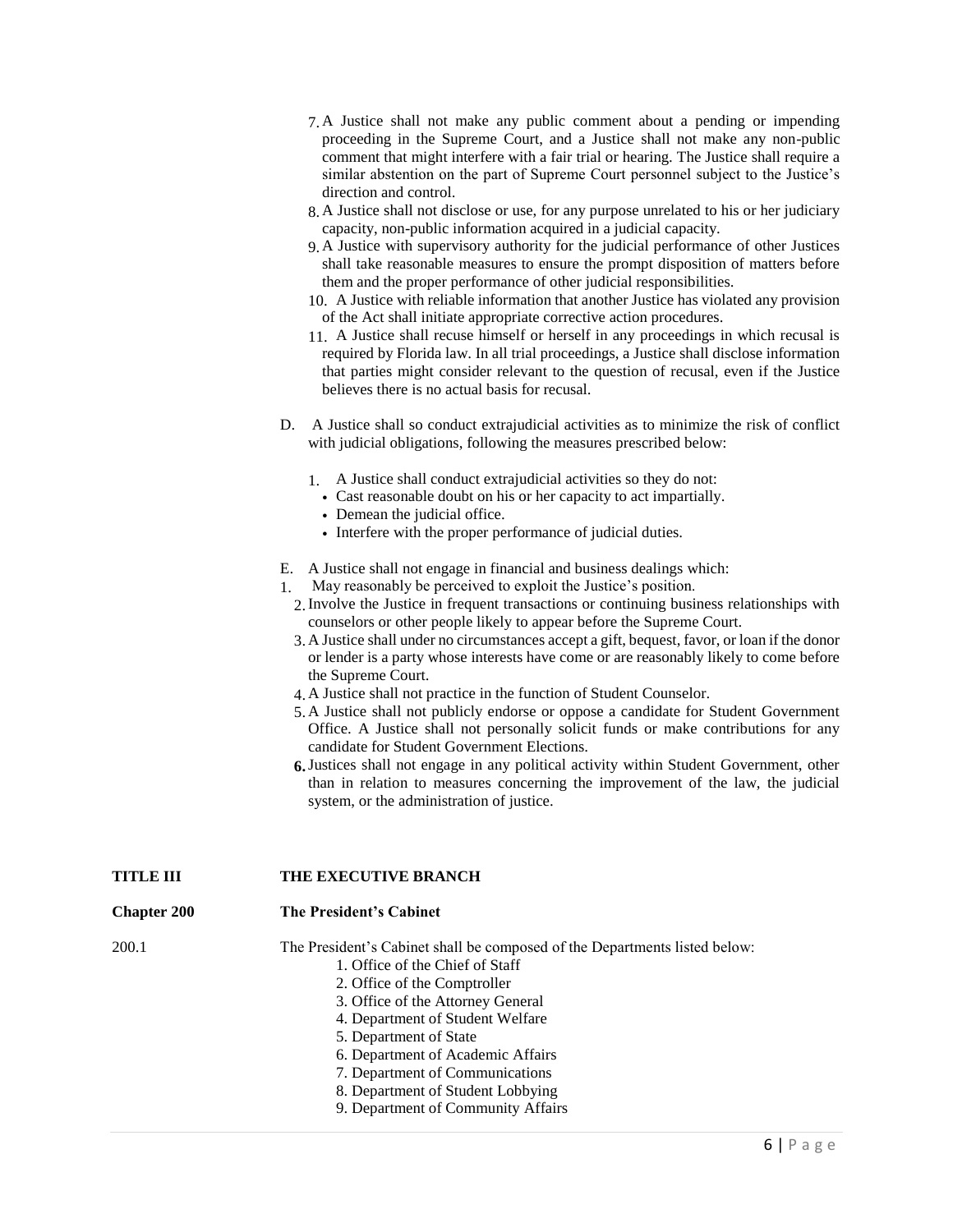#### 10. Department of Economic Development

- 11. Office of Surgeon General
- 12. Department of Athletic Affairs
- 13. Department of Graduate Affairs

| <b>TITLE IV</b>    |                             | <b>The Legislative Branch</b>                                                                                                                                                                                                                                                                                                                                    |
|--------------------|-----------------------------|------------------------------------------------------------------------------------------------------------------------------------------------------------------------------------------------------------------------------------------------------------------------------------------------------------------------------------------------------------------|
| <b>Chapter 300</b> |                             | <b>Organization of the Senate</b>                                                                                                                                                                                                                                                                                                                                |
| 300.1              |                             | The Senate shall meet at least three times each month of the academic year.                                                                                                                                                                                                                                                                                      |
| 300.8              |                             | Senate Executive Committee                                                                                                                                                                                                                                                                                                                                       |
|                    |                             | The Senate Executive Committee shall consist of the chairperson of each standing<br>committee, the Senate President and the Senate President Pro-Tempore, with the Pro-<br>Tempore serving as Chairperson. The powers and duties of the Senate Executive<br>Committee shall be:                                                                                  |
|                    | A.                          | to approve the proposed Activity and Service budget for the Senate presented by the<br>Senate President.                                                                                                                                                                                                                                                         |
|                    | <b>B.</b><br>C.<br>D.<br>Е. | to approve any expenditures outside of the budget above two percent of the entire budget<br>to resolve issues of conflict between various senators, committees, and/or senate staff<br>members within the senate.<br>to prepare the platform of the Student Senate<br>to spearhead Senate Enrichment functions (i.e. banquets retreats, information<br>sessions, |
|                    |                             | $etc.$ ).                                                                                                                                                                                                                                                                                                                                                        |
| 300.9              |                             | Senate Officers                                                                                                                                                                                                                                                                                                                                                  |
|                    | A.                          | The powers and duties of the Senate President shall be:                                                                                                                                                                                                                                                                                                          |
|                    |                             | 1.to propose the Activity and Service budget of the Student Senate to the Executive<br>Committee                                                                                                                                                                                                                                                                 |
|                    | D.                          | Senate A&S Liaison                                                                                                                                                                                                                                                                                                                                               |
|                    |                             | The powers and duties of the Senate A&S Liaison shall be:                                                                                                                                                                                                                                                                                                        |
|                    |                             | 1. to sit as a voting member of the Senate OFC.<br>2. to call for an audit of an A&S agency with the approval of a majority of the<br>Student Senate.                                                                                                                                                                                                            |
|                    |                             | 3. to review along with the Senate President fiscal reports submitted by A&S                                                                                                                                                                                                                                                                                     |
|                    |                             | Agencies each month.<br>4. to attend the Senate A&S Agency and Activity and Service Budget<br>workshops.                                                                                                                                                                                                                                                         |
|                    |                             | 5. to assign all Student Senators to an A&S Agency in order to aid with the<br>A&S budgeting process.                                                                                                                                                                                                                                                            |
| <b>Chapter 301</b> |                             | <b>Numbering of Bills and Resolutions</b>                                                                                                                                                                                                                                                                                                                        |
| 301.2              |                             | Filing of Legislation                                                                                                                                                                                                                                                                                                                                            |
|                    |                             | The Senate Secretary shall keep a file, in numerical order, of all Senate legislation. Each<br>piece of legislation shall have, attached to it, a statement signed by the Secretary attesting                                                                                                                                                                    |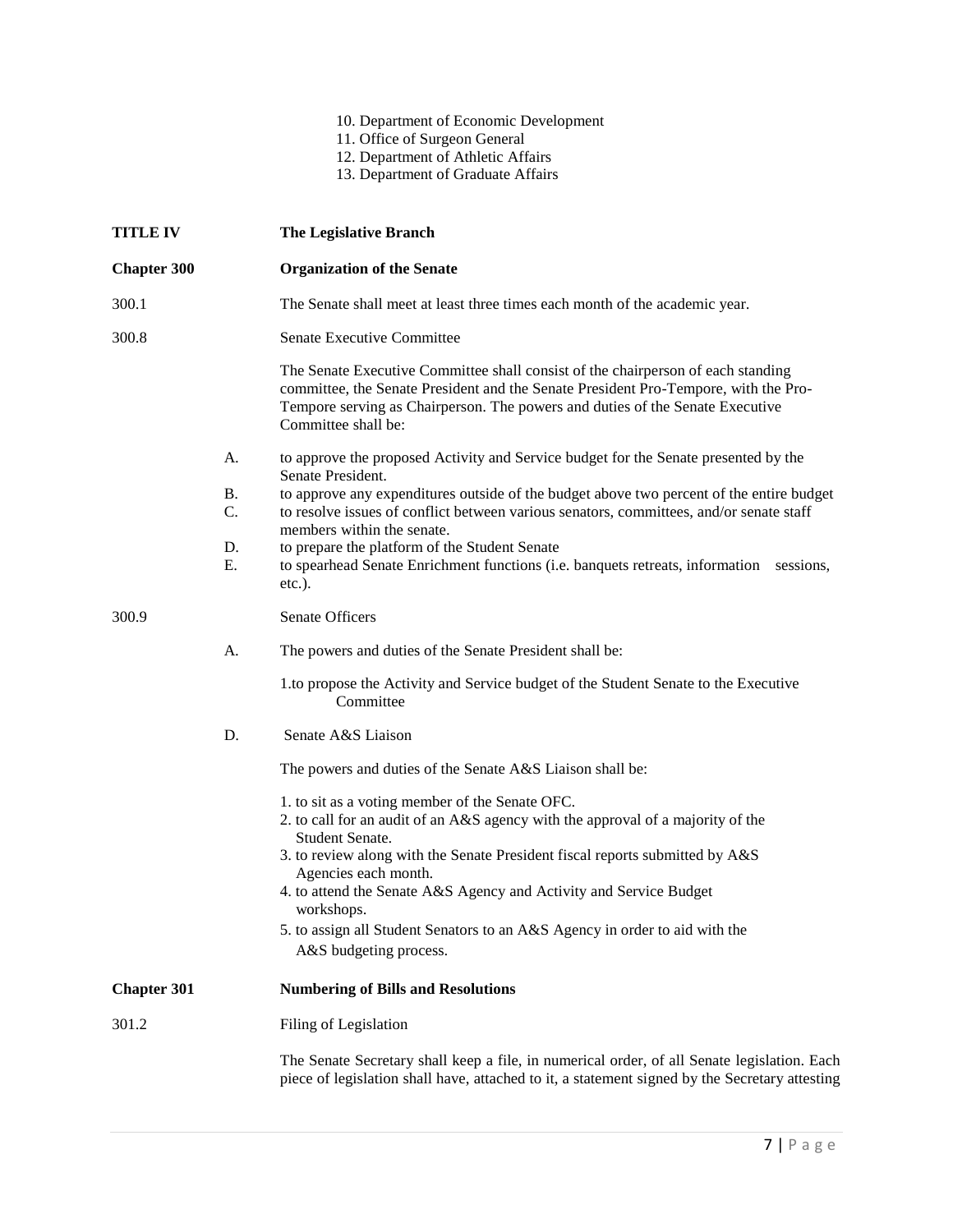to the accuracy of the legislation as contained in the file and the following information: numerical designation, Senate Sponsor, date of passage, and vote.

| <b>TITLE III</b>            | <b>The Executive Branch</b>                                                                                                                                                                                                                                                                                                                                                                                                                                                                                                                                           |
|-----------------------------|-----------------------------------------------------------------------------------------------------------------------------------------------------------------------------------------------------------------------------------------------------------------------------------------------------------------------------------------------------------------------------------------------------------------------------------------------------------------------------------------------------------------------------------------------------------------------|
| <b>Chapter 203</b>          | <b>Attorney General</b>                                                                                                                                                                                                                                                                                                                                                                                                                                                                                                                                               |
| 203.7                       | The Attorney General has the authority to appoint and maintain non-confirmed Student<br>Prosecutors.                                                                                                                                                                                                                                                                                                                                                                                                                                                                  |
| <b>TITLE III</b>            | <b>The Executive Branch</b>                                                                                                                                                                                                                                                                                                                                                                                                                                                                                                                                           |
| <b>Chapter 207</b>          | <b>Department of Communications</b>                                                                                                                                                                                                                                                                                                                                                                                                                                                                                                                                   |
| 207.3                       | The duties of the Secretary of Communications shall be:<br>3. to submit a summary of all newly enacted legislation amending the Student<br>Government Statutes, all proposed amendments to the constitution, and minutes<br>from every senate meeting to the student published university newspaper as<br>deemed necessary by the Student Senate.                                                                                                                                                                                                                     |
| <b>TITILE VIII</b>          | <b>FINANCE CODE</b>                                                                                                                                                                                                                                                                                                                                                                                                                                                                                                                                                   |
| <b>Chapter 703</b><br>703.4 | <b>Definitions</b><br>A line-item budget is defined as having a description(s) of items allocated for, unit cost of<br>$item(s)$ , quantity of item(s), and total cost of item(s).                                                                                                                                                                                                                                                                                                                                                                                    |
| 703.5                       | Senate Unallocated Account refers to all additional revenues beyond the Annual Budget<br>established by the SGA Senate and all unused and unencumbered funds from every A&S<br>account, which shall be deposited into the A&S Unallocated Account at the end of each<br>fiscal year.                                                                                                                                                                                                                                                                                  |
| 703.6                       | Special Allocation Request refers to funds requested throughout the fiscal year for<br>expenses not previously budgeted for. The funding source for special allocation requests<br>is the A&S Unallocated Account. Special Allocation Requests shall be allocated through<br>a Senate Appropriation Bill.                                                                                                                                                                                                                                                             |
| 703.7                       | Budget Transfer refers to a transaction that moves allocated A&S funds from an original<br>line item to another line item.                                                                                                                                                                                                                                                                                                                                                                                                                                            |
| 703.8                       | Just cause is defined as violations of the SGA Finance Code, University Regulations, and<br>laws of the State of Florida.                                                                                                                                                                                                                                                                                                                                                                                                                                             |
| Chapter 706                 | Allocation Procedure of A&S Fees                                                                                                                                                                                                                                                                                                                                                                                                                                                                                                                                      |
| 706.1                       | The SGA Senate has the authority to disburse A&S funds through:<br>A. The Annual Budget, which allocates the A&S budget for the subsequent<br>fiscal year from projected A&S income.<br>B. Senate Appropriation Bill for a special allocation request, which allocates<br>monies out of the A&S Unallocated Account throughout the fiscal year for:<br>1. Expenses not previously budgeted for by A&S Funded Recipients<br>2. Registered and certified student organizations/university departments<br>who may not have submitted a request through the Annual Budget |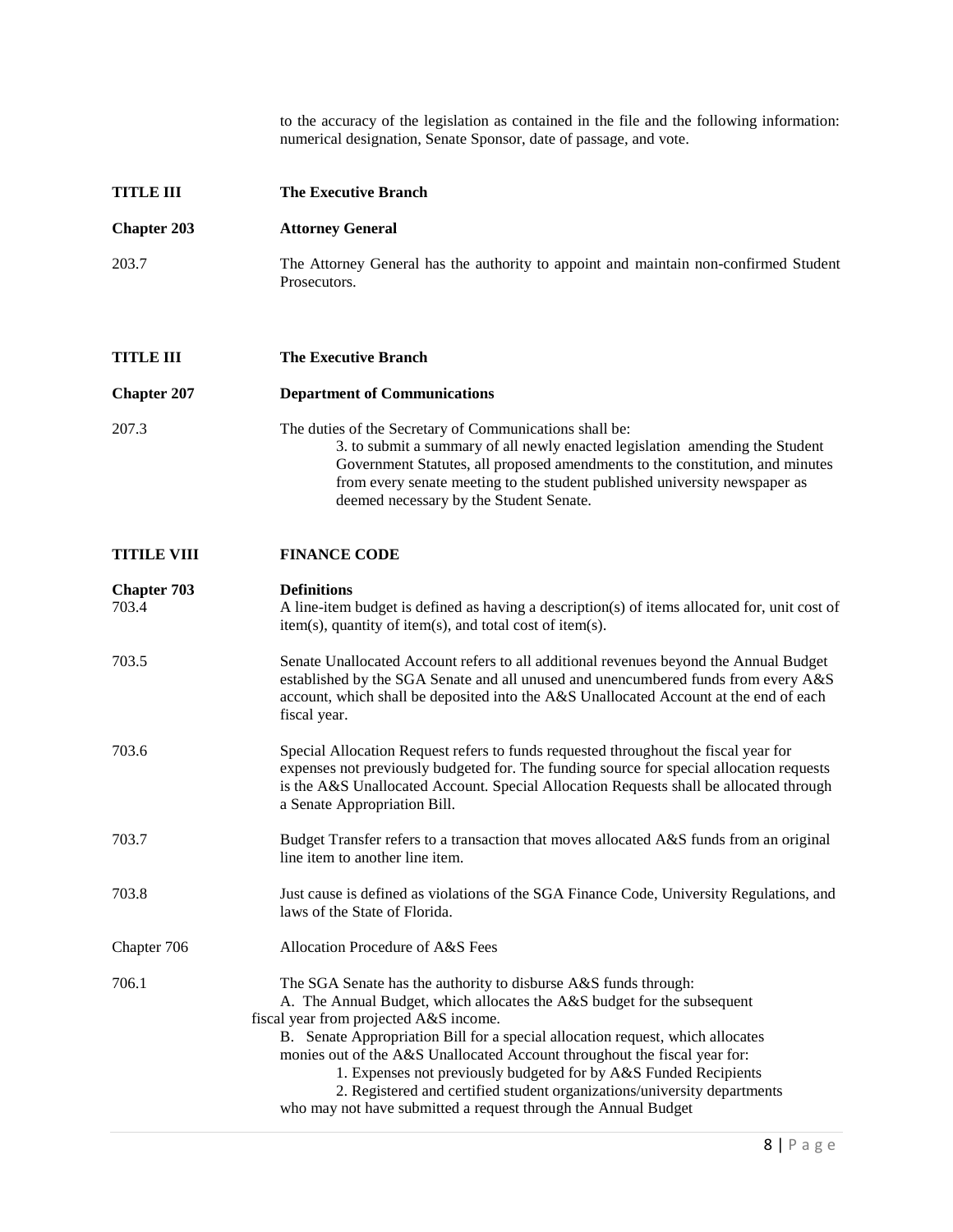|                    | process or who may have been denied A&S funds through the Annual Budget process, as<br>long as funds are available<br>a. Student Organizations/ university departments cannot request items that were<br>previously denied or allocated for throughout the annual budget process                                                                                                                                                                                                                                                                                                                                                                                                                                                                                                                                                                                                                                                                                                                                     |
|--------------------|----------------------------------------------------------------------------------------------------------------------------------------------------------------------------------------------------------------------------------------------------------------------------------------------------------------------------------------------------------------------------------------------------------------------------------------------------------------------------------------------------------------------------------------------------------------------------------------------------------------------------------------------------------------------------------------------------------------------------------------------------------------------------------------------------------------------------------------------------------------------------------------------------------------------------------------------------------------------------------------------------------------------|
| 706.3              | <b>Funding Eligibility</b>                                                                                                                                                                                                                                                                                                                                                                                                                                                                                                                                                                                                                                                                                                                                                                                                                                                                                                                                                                                           |
|                    | In addition, the applicant must have:<br>1. Functioned as a university department or organization registered<br>with the<br>Office of Student Activities for the academic year prior to the current academic<br>year.<br>2. Identified two financial custodians, with at least one being a student<br>3. Not have had any judicial decision rendered against it or been<br>suspended by any campus official in the past two years<br>4. Exhibited a continuity of programming                                                                                                                                                                                                                                                                                                                                                                                                                                                                                                                                        |
| <b>TITILE VII</b>  | <b>ELECTION CODE</b>                                                                                                                                                                                                                                                                                                                                                                                                                                                                                                                                                                                                                                                                                                                                                                                                                                                                                                                                                                                                 |
| <b>Chapter 601</b> | <b>The Electoral Board</b>                                                                                                                                                                                                                                                                                                                                                                                                                                                                                                                                                                                                                                                                                                                                                                                                                                                                                                                                                                                           |
| 601.2              | The Elections and Appointments Committee (E & A)                                                                                                                                                                                                                                                                                                                                                                                                                                                                                                                                                                                                                                                                                                                                                                                                                                                                                                                                                                     |
|                    | A. The Student Senate Elections and Appointments Committee Chairperson or<br>his/her designee shall act as the ex-officio voting member of the<br>Electoral<br>Commission. These duties shall be as follows:<br>1. to enforce, Amend, and revise the Election Codes<br>2. to serve as the official liaison between the Electoral Commission and<br><b>Student Government Association.</b><br>B.All Elections and Appointments Committee members are required to remain on the<br>Elections and Appointments Committee throughout the duration of all election periods.<br>If a member is a candidate/ticket he/she must submit a letter of temporary<br>А.<br>resignation from the committee to the Senate President and the committee<br>chairperson two weeks prior to declaration of candidacy of that particular ticket.                                                                                                                                                                                         |
| 602                | <b>Election Procedures</b>                                                                                                                                                                                                                                                                                                                                                                                                                                                                                                                                                                                                                                                                                                                                                                                                                                                                                                                                                                                           |
| 602.2              | Voting<br>G. The Voting Precincts<br>1. The following locations shall be precincts:<br>Precinct 1. Grand Ballroom; Lobby<br>Precinct 2. Tucker Hall; Charles Winterwood Theater Lobby<br>Precinct 3. Dyson Pharmacy; Patio<br>Precinct 4. Engineering Building; Lobby<br>Precinct 5. School of Business and Industry; Bull and Bear<br>Lounge<br>Precinct 6. New Pharmacy Building; Student Lounge<br>Precinct 7. College of Law; Lobby<br>2. In cases of emergency and/or unforeseen circumstances, the Student Senate can<br>change the location of a permanent precinct with a 2/3 vote of all those present and<br>voting.<br>3. The facility request for an alternate voting location must be filed with the Office of<br>Student Activities by the Electoral Commission the following business day after the vote<br>is passed. In the event the facility request for the alternate voting location is denied, the<br>Electoral Commission will have the discretion in choosing the alternate voting precinct. |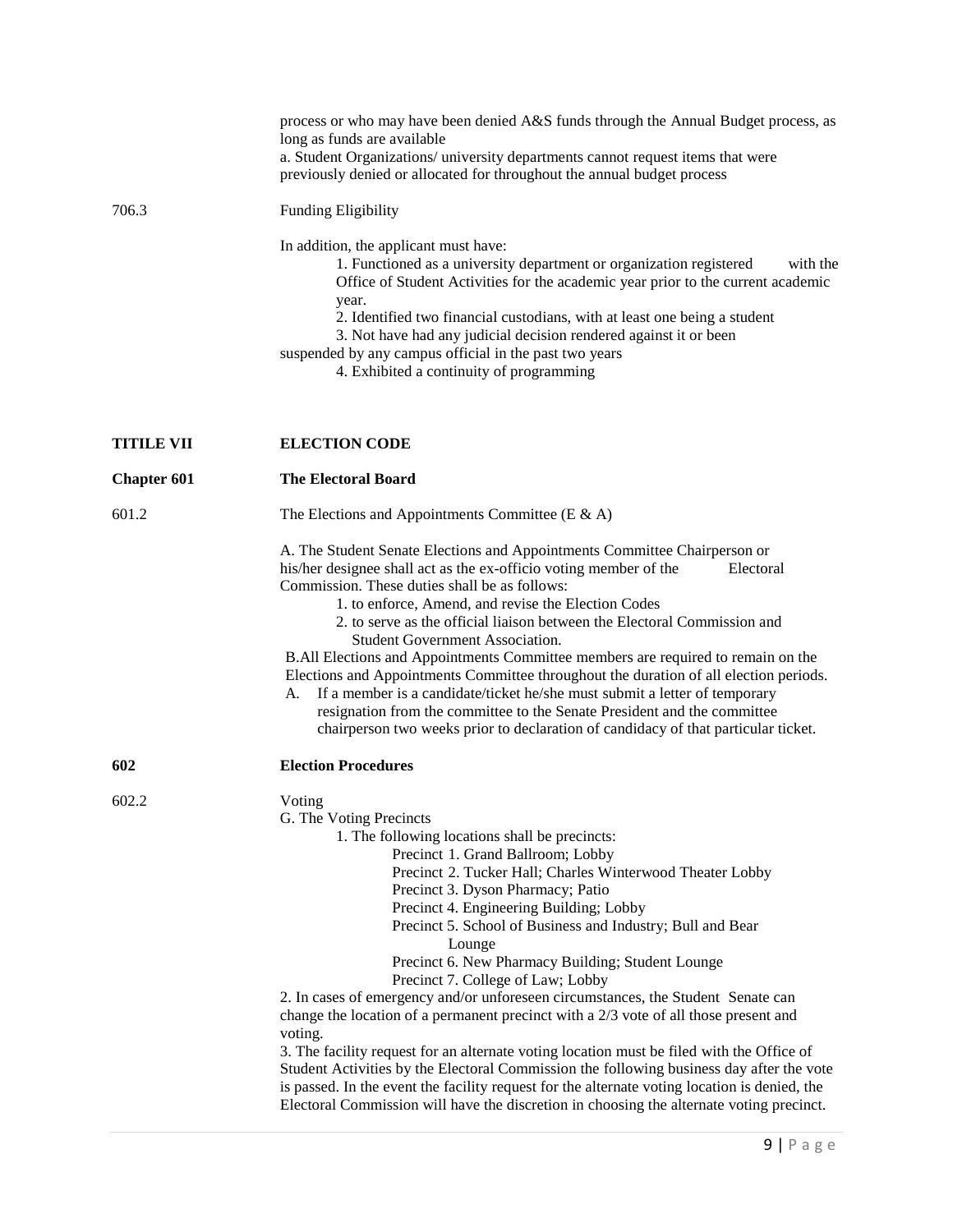| 602.7              | <b>Ballot Accountability</b>                                                                                                                                                                                                                                                                                                                                                                                                                                                                                                                                                                                                                                                                                                                                                                                                                                                                                                                                                                                                                                                                                                                                                                                                                                                                                                                                                                                                                                                                                                                                                                                                                                                                                                                                                                                                                                                                                                                                                                                                                                                                                                                                                                                                                                                                                                                                                   |
|--------------------|--------------------------------------------------------------------------------------------------------------------------------------------------------------------------------------------------------------------------------------------------------------------------------------------------------------------------------------------------------------------------------------------------------------------------------------------------------------------------------------------------------------------------------------------------------------------------------------------------------------------------------------------------------------------------------------------------------------------------------------------------------------------------------------------------------------------------------------------------------------------------------------------------------------------------------------------------------------------------------------------------------------------------------------------------------------------------------------------------------------------------------------------------------------------------------------------------------------------------------------------------------------------------------------------------------------------------------------------------------------------------------------------------------------------------------------------------------------------------------------------------------------------------------------------------------------------------------------------------------------------------------------------------------------------------------------------------------------------------------------------------------------------------------------------------------------------------------------------------------------------------------------------------------------------------------------------------------------------------------------------------------------------------------------------------------------------------------------------------------------------------------------------------------------------------------------------------------------------------------------------------------------------------------------------------------------------------------------------------------------------------------|
|                    | A. If a machine is inoperable, the students shall be allowed to immediately insert their<br>ballot into the side panel of the machine. Under no circumstance should ballots be handed<br>to an Electoral Commission member or volunteer.<br>B. At The closing of elections, the Electoral Commission Advisor or his/her designee<br>shall be the only person in control of transporting ballots from the precincts to the Office<br>of Student Activities.                                                                                                                                                                                                                                                                                                                                                                                                                                                                                                                                                                                                                                                                                                                                                                                                                                                                                                                                                                                                                                                                                                                                                                                                                                                                                                                                                                                                                                                                                                                                                                                                                                                                                                                                                                                                                                                                                                                     |
|                    | C. A time log shall be created by the Electoral Commission for each precinct. This log<br>will have the hours of operation of each precinct. A signature is required for each allotted<br>time by the designated precinct supervisor.                                                                                                                                                                                                                                                                                                                                                                                                                                                                                                                                                                                                                                                                                                                                                                                                                                                                                                                                                                                                                                                                                                                                                                                                                                                                                                                                                                                                                                                                                                                                                                                                                                                                                                                                                                                                                                                                                                                                                                                                                                                                                                                                          |
| <b>Chapter 607</b> | <b>Definitions</b>                                                                                                                                                                                                                                                                                                                                                                                                                                                                                                                                                                                                                                                                                                                                                                                                                                                                                                                                                                                                                                                                                                                                                                                                                                                                                                                                                                                                                                                                                                                                                                                                                                                                                                                                                                                                                                                                                                                                                                                                                                                                                                                                                                                                                                                                                                                                                             |
| <b>Chapter 600</b> | A. Active Campaigning - Any verbal or visual advertising or distribution of<br>information for a Candidate/Ticket for an Elective Office of the Student body.<br>B. Authorized by Candidate-Candidate's written or verbal approval.<br>C. Authorized Campaign Materials- Any publicity approved by the Electoral<br>Commission which contributes to a Candidate's campaign<br>D. Bribery- a gift, not necessarily of pecuniary value, bestowed to influence the<br>conduct of the receiver<br>E. Contribution-Any service, goods, or sum of money donated to the<br>Candidate with the intent of promoting or aiding the Candidate in his/her Campaign.<br>F. Dead Days- the period following Declaration of Candidacy for the purpose of<br>Verifying candidates' eligibility and preparing election materials. Campaigning is<br>prohibited during this period.<br>G. Declaration of Candidacy – the official act of expressing an intent to pursue an<br>elective office<br>H. Election Bulletin Board<br>I. Bulletin Board containing Election information.<br>J. Major Violation- any violation that affects the outcome of an Election;<br>\repeated or multitude of Minor Violations, or repeated blatant disregard of the Election<br>Codes. Minor Violation-Any violation that does not affect the outcome of an Election.<br>K. Semesters-The academic semesters (Fall and Spring) excluding the<br>Summer sessions.<br>L. Majority Vote - Fifty percent of total votes, plus one (1).<br>M. Single Seat Race $-$ a position that can be won and held only by one ticket.<br>N. Multiple seat Race – positions that can be won and held by more than one ticket.<br>O. Pecuniary- monetary; relating to money; financial consisting of money or that which<br>can be valued in money<br>P. Pre-campaigning - Any verbal or written solicitation for votes for a candidate/ticket<br>for an Elected Office of the Student body prior to the end of the advertised dead days.<br>Q. Week – Any calendar week containing at least (3) school days.<br>R. Multitude of Minor Violations - at least three (3) offenses not arising from<br>the same<br>action or event and each of which must occur after at least one<br>(1) proper formal<br>sanction or warning by the Electoral Commissioner of the same kind of offense.<br><b>General Primary Election Schedule</b> |
| 600.3              | Dead Days                                                                                                                                                                                                                                                                                                                                                                                                                                                                                                                                                                                                                                                                                                                                                                                                                                                                                                                                                                                                                                                                                                                                                                                                                                                                                                                                                                                                                                                                                                                                                                                                                                                                                                                                                                                                                                                                                                                                                                                                                                                                                                                                                                                                                                                                                                                                                                      |
|                    | A. Spring and Fall Timeframe:<br>Dead Days will take place from the first day after the Declaration Period ends until Tuesday of<br>the following week. There shall be a mandatory candidates meeting on the Sunday during the<br>Dead Days period.<br>B. Period of Dead Days: The Electoral Commission shall                                                                                                                                                                                                                                                                                                                                                                                                                                                                                                                                                                                                                                                                                                                                                                                                                                                                                                                                                                                                                                                                                                                                                                                                                                                                                                                                                                                                                                                                                                                                                                                                                                                                                                                                                                                                                                                                                                                                                                                                                                                                  |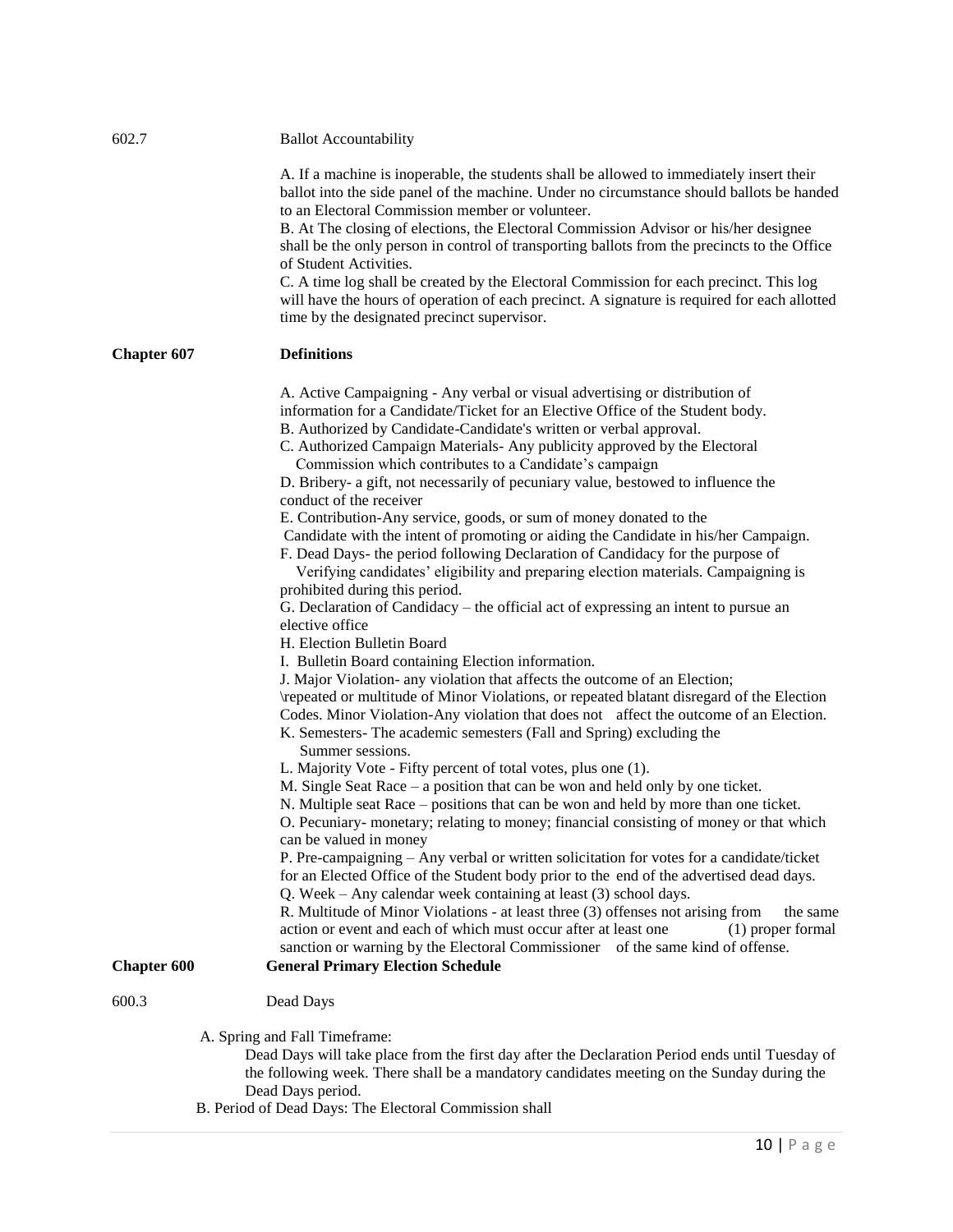1. Verify all campaign materials.

2. Approve all campaign materials

3. Obtain and approve sample ballots for each voting academic class to be approved by all Candidates/Tickets. Candidates/Tickets shall meet with the Electoral Commissioner the first Monday of the Dead Day period between 9:00am and 6:00pm to verify that he/ she is accurately represented on the ballot for his/her academic class. All candidates/Tickets who fail to meet this deadline forfeit this opportunity 4. Host events and promote initiatives that emphasize the importance of the democratic process.

#### 600.4 Campaign Period

Campaign Period shall commence on the first school day following the Dead Days and end on the Tuesday of the following week. In the instance of a run-off election, the campaign period will end on the Thursday following said Tuesday.

#### 600.8 Exceptions

Any proposed deviation from the election schedule must be sent to the E&A committee in the form of a memorandum at least one week prior to the start of the declaration period. A revised schedule must be presented by the Electoral Commissioner to the senate and approved by a two-thirds vote.

#### **TITLE III THE EXECUTIVE BRANCH**

| <b>Chapter 202</b> | Comptroller                                                                                                                                                                                                                                                                                                                                                                                                                                     |
|--------------------|-------------------------------------------------------------------------------------------------------------------------------------------------------------------------------------------------------------------------------------------------------------------------------------------------------------------------------------------------------------------------------------------------------------------------------------------------|
| 202.1              | The Comptroller shall serve as a financial custodian of the Student Government<br>Association.                                                                                                                                                                                                                                                                                                                                                  |
| 202.2              | The Comptroller is responsible for compiling and submitting the annual Executive<br>Branch Student Activities Budget to the President of the Student Government<br>Association to be presented to the Student Senate.                                                                                                                                                                                                                           |
| 202.3              | He/she may, with the approval of the Student Government President, stop any<br>organization from spending its budget if he/she can verify funds are being misused. This<br>action shall be subjected to the approval of the Student Senate by majority vote. Within<br>(5) five business days following such action, the Student Senate shall reverse or uphold<br>this action and shall be in agreement with Chapter 714 of the Finance Codes. |
| 202.4              | The Comptroller will make periodic audits of all Activities and Service Agency<br>budgets. Refer to Chapter 713 of the Finance Codes.                                                                                                                                                                                                                                                                                                           |
| 202.5              | The Comptroller must work in conjunction with the Coordinator of Budgets, or its<br>equivalent position, to monitor all Activity and Service Accounts to ensure compliancy<br>with Chapter 700 Finance Codes.                                                                                                                                                                                                                                   |
| 202.6              | The comptroller also reserves the right to reject/rescind any requisition, which will<br>exceed the budgeted amount of the academic year for the submitting Activity and Service<br>Agency                                                                                                                                                                                                                                                      |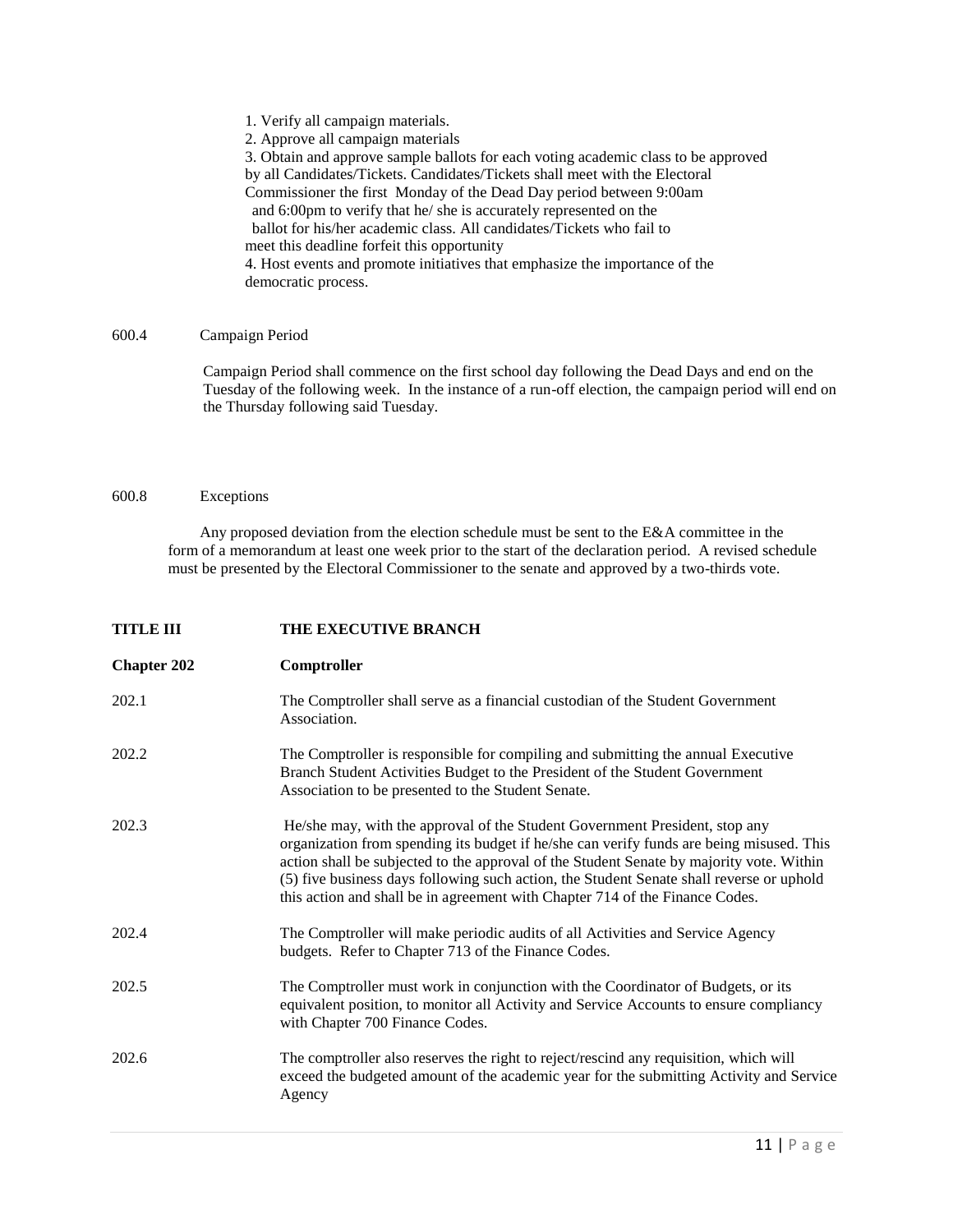| <b>TITLE III</b>           | THE EXECUTIVE BRANCH                                                                                                                                                                                                                                                                                                                                                                                                                                                                                                                                                                                                                                                                                                                                                           |
|----------------------------|--------------------------------------------------------------------------------------------------------------------------------------------------------------------------------------------------------------------------------------------------------------------------------------------------------------------------------------------------------------------------------------------------------------------------------------------------------------------------------------------------------------------------------------------------------------------------------------------------------------------------------------------------------------------------------------------------------------------------------------------------------------------------------|
| <b>Chapter 213</b>         | <b>Department of Graduate Affairs</b>                                                                                                                                                                                                                                                                                                                                                                                                                                                                                                                                                                                                                                                                                                                                          |
|                            | I.<br>To provide a report concerning the welfare of graduate students that is to include<br>any monetary allocations needed for the upcoming year, academic progress of<br>each graduate program and any upcoming major events being held by the<br>graduate schools. This report is to be submitted to the student senate by the last<br>senate meeting of the fall semester.                                                                                                                                                                                                                                                                                                                                                                                                 |
| <b>TITLE X</b>             | <b>Official SGA Policies, Procedures, and Actions</b>                                                                                                                                                                                                                                                                                                                                                                                                                                                                                                                                                                                                                                                                                                                          |
| <b>Chapter 900</b>         | <b>Student Government Vacancies</b>                                                                                                                                                                                                                                                                                                                                                                                                                                                                                                                                                                                                                                                                                                                                            |
|                            | L.<br>"Malfeasance" is intentionally doing something either legally or<br>morally<br>wrong which one had no right to do. It always involves<br>dishonesty.<br>illegality or knowingly exceeding authority for<br>improper reasons. It is always<br>wrong or error by mistake, negligence or inadvertence, but not by intentional<br>wrongdoing.<br>"Misfeasance" is management of a business, public office or other<br>$J_{-}$<br>responsibility in which there are errors and an unfortunate result<br>through<br>of law.<br>mistake or carelessness, but without evil intent and/or<br>violation<br>K.<br>"Nonfeasance" is a failure to act when under an obligation to do so; a<br>refusal<br>(without sufficient excuse) to do that which it is your legal<br>duty to do. |
| <b>TITLE III</b>           | THE EXECUTIVE BRANCH                                                                                                                                                                                                                                                                                                                                                                                                                                                                                                                                                                                                                                                                                                                                                           |
| <b>Chapter 214</b><br>2141 | <b>Cabinet Deputies</b><br>These positions shall not be required. If envolved they shall be treated as sobject                                                                                                                                                                                                                                                                                                                                                                                                                                                                                                                                                                                                                                                                 |

| 214.1 | These positions shall not be required. If appointed, they shall be treated as cabinet     |
|-------|-------------------------------------------------------------------------------------------|
|       | officials for confirmation purposes.                                                      |
| 214.2 | They shall assume acting powers of the department if the Department/Office Head leaves    |
|       | temporarily.                                                                              |
| 214.3 | They shall assume the position of Department/Office Head upon the permanent removal       |
|       | or indefinite incapacity of the Department/Office Head                                    |
| 214.4 | They shall assist the department/ office head in general policy and administration of the |
|       | individual departments or offices.                                                        |

Title III THE EXECUTIVE BRANCH

#### **Chapter 215 Cabinet Appointments and Vacancies**

- 215.1 The Student Body President shall submit a full roster of all cabinet position appointments to the Senate President, Senate Pro-Tempore and the Elections and Appointments Committee Chair by the first meeting of the E&A Committee in the fall semester.
- 215.2 In the event that a Cabinet Appointment should fail to be confirmed by a 2/3 vote of the Student Senate for a second time, the Student Body President shall have 10 business days after the second failed confirmation of the appointment to recommend a new appointment to the Elections and Appointments Committee Chair. The Student Body